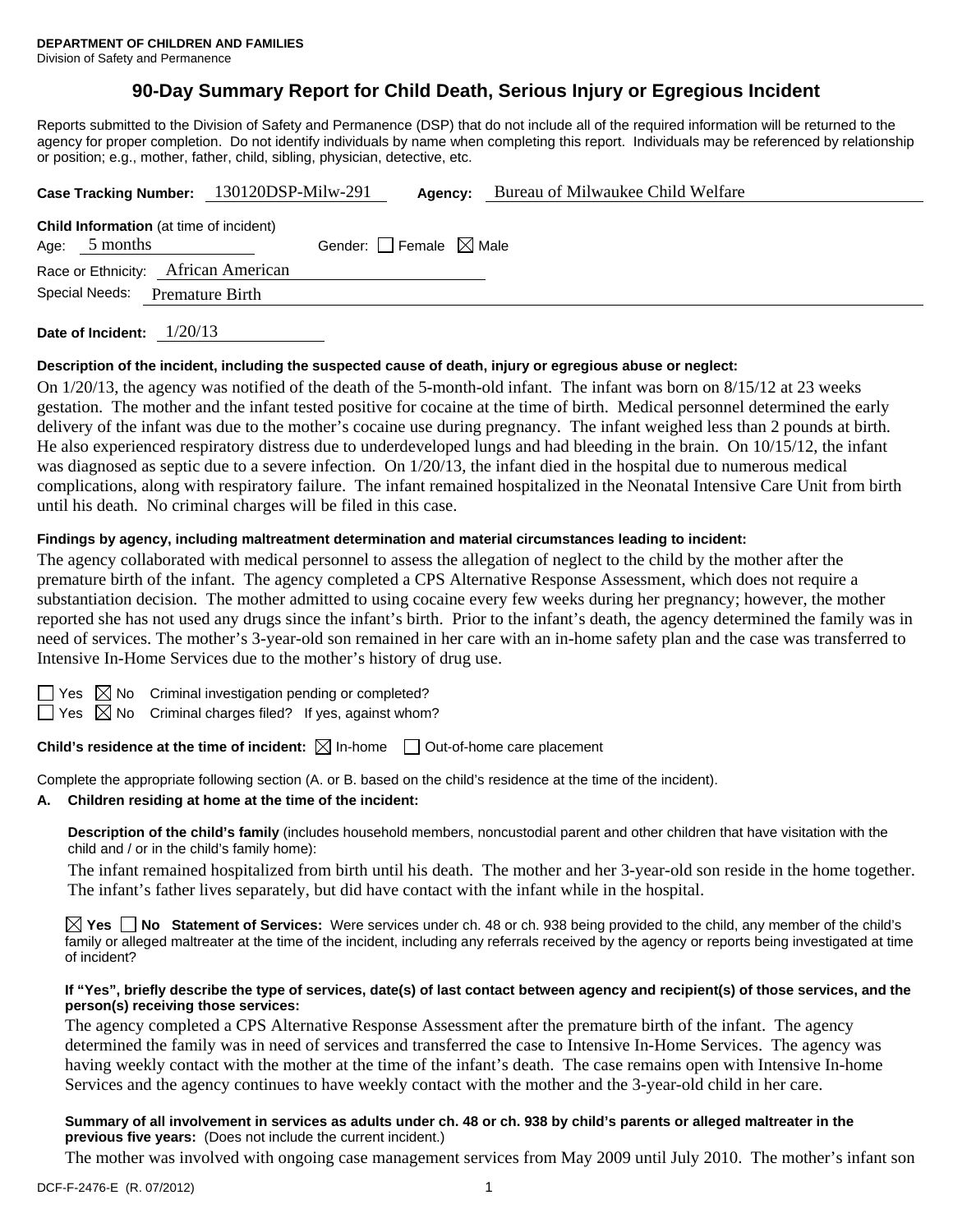(now 3-year-old) was placed in out-of-home care from 5/19/09 until 12/21/09. The case remained open with ongoing case management services after the child was reunified for almost 7 months. The agency closed the case on 7/14/10.

#### **Summary of actions taken by the agency under ch. 48, including any investigation of a report or referrals to services involving the child, any member of the child's family living in this household and the child's parents and alleged maltreater.** (Does not include the current incident.)

(Note: Screened out reports listed in this section may include only the date of the report, screening decision, and if a referral to services occurred at Access. Reports that do not constitute a reasonable suspicion of maltreatment or a reason to believe that the child is threatened with harm are not required to be screened in for an initial assessment, and no further action is required by the agency.) On 5/3/06, the agency screened in a referral for services.

On 5/15/06, the agency screened in a report alleging neglect. The allegation was substantiated and the case was opened for ongoing case management services until 9/7/07. The mother's parental rights to this child were terminated in August 2007.

On 5/6/09, the agency screened in a report after the mother prematurely gave birth to an infant that tested positive for drug exposure. The maltreatment allegation was unsubstantiated and the case was opened for ongoing case management services until 7/14/10.

On 8/21/12, the agency screened in a report alleging neglect of the infant (now deceased) after the infant tested positive for drug exposure at birth. The agency completed an Alternative Response Assessment and determined services were needed. The case was referred for Intensive In-Home Services with the agency.

On 10/30/12, the agency screened in a report alleging neglect of the infant (now deceased) by a temporary caregiver. The allegation was unsubstantiated. The case remained open for Intensive In-Home Services with the agency.

## **Summary of any investigation involving the child, any member of the child's family and alleged maltreater conducted under ch. 48 or ch. 938 and any services provided to the child and child's family since the date of the incident:**

The agency screened in and assessed the allegation of neglect to the infant by the mother that resulted in a CPS Alternative Response. The infant died in the hospital as a result of significant medical conditions and complications. Prior to the infant's death, services were identified as needed. The mother's 3-year-old son remained in her care with an in-home safety plan and the case was transferred to Intensive In-Home Services due to the mother's history of drug use. The family continues to receive in-home services from the agency.

## **B. Children residing in out-of-home (OHC) placement at time of incident:**

## **Description of the OHC placement and basis for decision to place child there:**

## **Description of all other persons residing in the OHC placement home:**

**Licensing history:** Including type of license, duration of license, summary of any violations by licensee or an employee of licensee that constitutes a substantial failure to protect and promote the welfare of the child.

## **Summary of any actions taken by agency in response to the incident:** (Check all that apply.)

|        | Screening of Access report                           |  | Attempted or successful reunification             |  |  |
|--------|------------------------------------------------------|--|---------------------------------------------------|--|--|
|        | Protective plan implemented                          |  | Referral to services                              |  |  |
| MMMM   | Initial assessment conducted                         |  | Transportation assistance                         |  |  |
|        | Safety plan implemented                              |  | Collaboration with law enforcement                |  |  |
| $\Box$ | Temporary physical custody of child                  |  | Collaboration with medical professionals          |  |  |
| $\Box$ | Petitioned for court order / CHIPS (child in need of |  | Supervised visitation                             |  |  |
|        | protection or services)                              |  | Case remains open for services                    |  |  |
|        | Placement into foster home                           |  | Case closed by agency                             |  |  |
|        | <b>Placement with relatives</b>                      |  | Initiated efforts to address or enhance community |  |  |
|        | Ongoing Services case management                     |  | collaboration on CA/N cases                       |  |  |
|        |                                                      |  | Other (describe):                                 |  |  |
|        |                                                      |  |                                                   |  |  |

## **FOR DSP COMPLETION ONLY:**

**Summary of policy or practice changes to address issues identified during the review of the incident:** 

Under the Child Welfare Disclosure Act (Section 48.981(7)(cr), Stats.), the DSP completes a 90-day review of the agency's